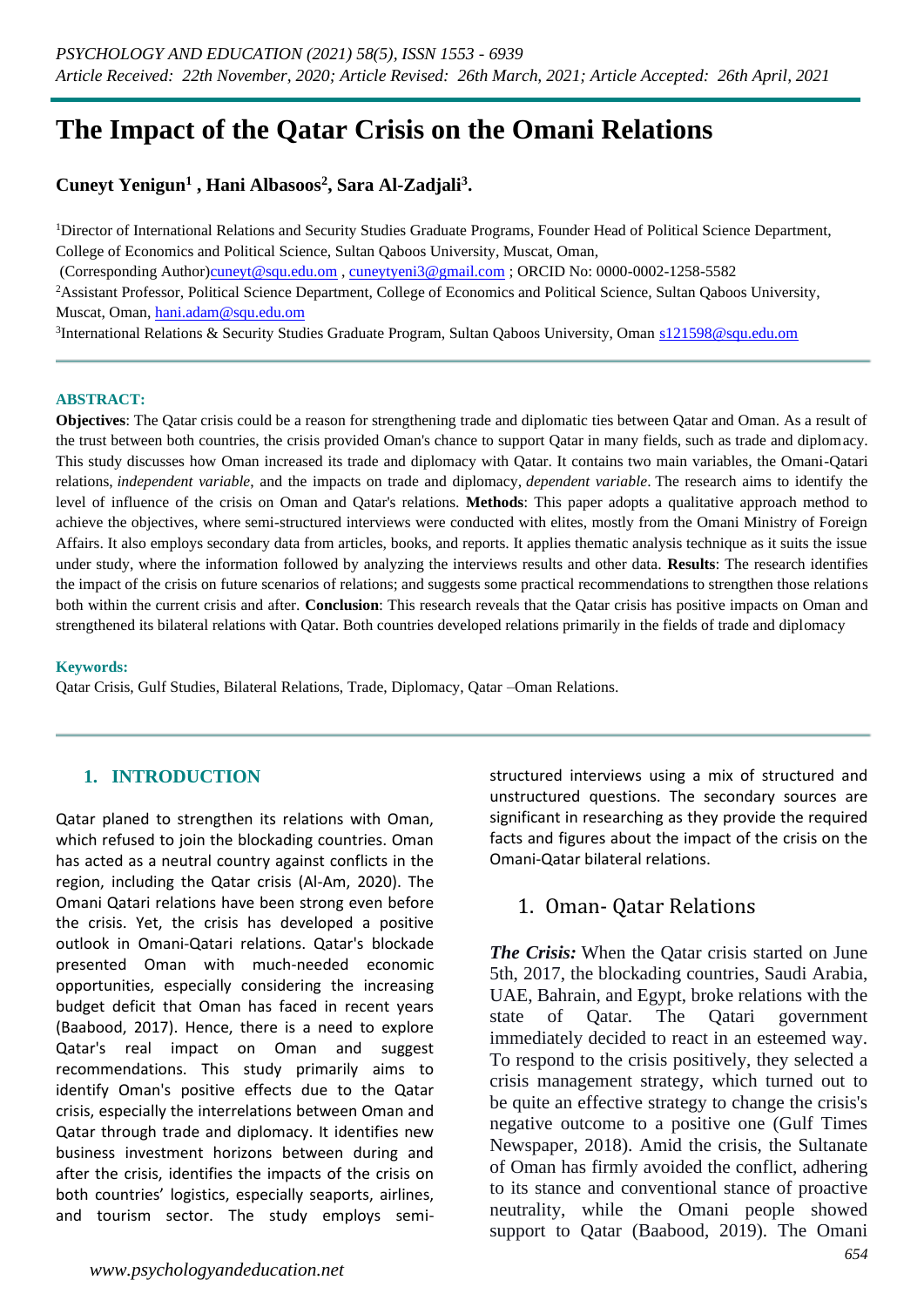Foreign Minister made a brief visit to Kuwait and met the Emir, who declared his efforts to resort to diplomacy for a quick solution. Kuwait took the lead in mediation because of its strong ties with both Saudi Arabia and Qatar. Initially, Qatar looked at Oman as a mediator to the dispute. However, realizing the sensitivities, Oman understood that a principal mediator's position could not be possible. The Sultanate preferred to uphold its impartiality and non-interference policy reverting to the conventional peace approach and seeking quiet diplomacy to get the two sides closer for reconciliation (Baabood, 2017).

Throughout the crisis, Oman has remained politically neutral but economically has strengthened cooperation with Qatar. While the political neutrality of Oman derives from its historical and geographical context, the economic rapprochement that the country has with Qatar reflects its vulnerable economic situation. Since the start of the blockade, Oman has been "on the fence" politically against both Qatar and the GCC, refusing to show support for one side over the other. "Oman is trying to play the position of being in the middle, helping to preserve the status quo. It does not allow any sudden changes, since it hoped to retain the region as it is, without any turbulence" (Partridge, 2018).

Al-Ghailani (2020) claims that the Qatar crisis; "is a true test of the relationship, both officially and publicly". He pointed out that Oman opened its sea and airports and diversified its sensory and diplomatic capabilities to stave off Qatar's brothers' dangers and expressed firm opposition to attempts to exclude Qatar from the cooperation framework or detach it from its regional climate. He added, "The way to strengthen ties and enhance the Omani-Qatari relationship is also through trade exchange and joint development ventures, as well as through political cooperation and joint diplomatic initiatives." The responsible attitude of the Sultanate towards the siege carried out on the State of Qatar in 2017, stressing that the opening of Muscat airports and seaports to Doha stands for genuine fraternity and reflects the noble attitude of the Sultanate towards brothers in the State of Qatar (Al-Balushi, 2020).

The Sultanate deepened its economic ties with Qatar, where the mutual trade between them reached \$702 million, a 2000% rise during the first three months of the crisis, between June and

September 2017. Moreover, Oman's non-oil exports to Qatar increased by 144% during the first nine months of the year 2017. Furthermore, by December 2017, the Sultanate of Oman became the foremost destination for Qatari non-oil exports, receiving about 35% of Qatari's total exports (Shaker, 2018). Farhat (2020) believes that the trade volume between Oman and Qatar has increased, and the movement of tourism and travel has amplified.

After 21 days of Qatar's blockade crisis, the Qatar chamber announced that Qatari businesspeople seek to strengthen trade ties with Oman by signing new and long term agreements to build cooperation between Oman and Qatar in different trade projects. Around 140 Qatari businessmen were on business visits to Oman to discover and identify the projects that can be between both countries and find out the opportunities that can be useful to both states (Ibrahim, 2020). The activities of (made in Qatar) exhibition were in the Sultanate of Oman, which included 240 Qatari companies operating in different sectors. The vice president of Qatar Chamber considered this activity to reflect how the amount of development in this event came to reflect the number of products in trade and investment relations between both states (Chughtai, 2018).

The relations between Qatar and Oman have developed significantly. The increase in trade between the two states attests to the depth of their brotherly relations and to note the two states' current bilateral trade reached QR 4.1 billion. It is a significant improvement of nearly 101% after the siege (Qatar Total Imports, 2020). Qatar's 18th largest trade partner and the mutual investments have seen remarkable growth in most fields, including agriculture, livestock, education, communication, energy, tourism, and transport. Qatar adopted several measures to boost its economy following the blockade, leading to its GDP growth of 1.6% in 2017, "GDP QR 222 billion." Qatar estimated growth was 3% in 2019 and 2020, where its foreign trade has already grown by 16% and exports by 18% in 2017 (Qatar GDP Annual Growth Rate, 2020).

Moreover, Sohar port during summertime is always in a quiet environment, but in June 2017, the situation was different due to the Qatar blockade. The volume of cargo has risen by 30%, and more ships were using Sohar port instead of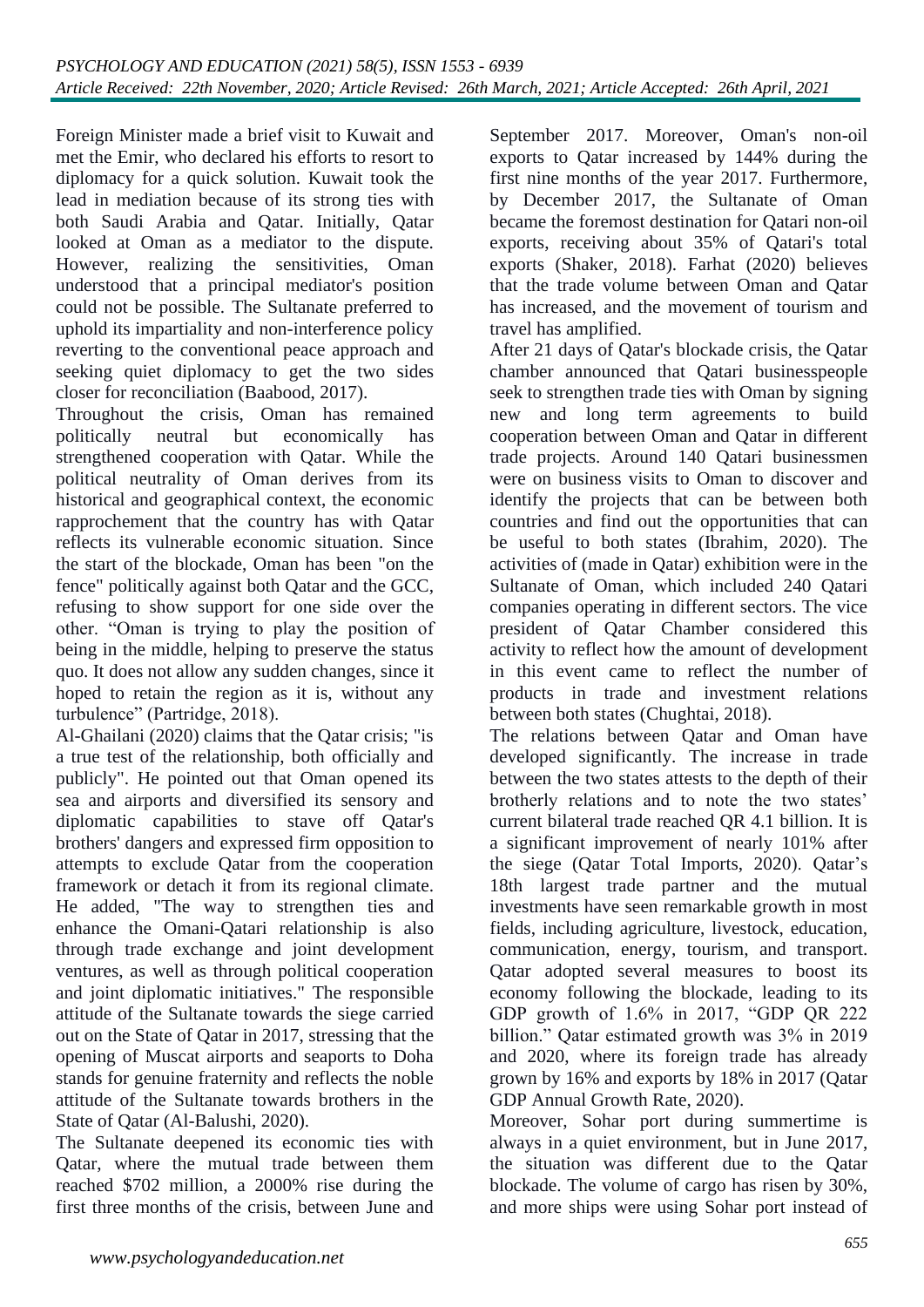Jabel Ali port, which was blocked by the UAE. Besides, Qatar Airways rented Oman Airplanes when Saudi Arabia blocked Qatar Airways from using their airspace. Accordingly, Oman Air helped bring back the Qatari people and residents from Jeddah to Doha via Oman in June 2017. Later, the relations have strengthened more between both states (The Economist, 2017). Qatar needed to enhance its maritime ties with Oman. It was seen how the crisis allowed the Sultanate to strengthen its relations with Qatar, particularly in different fields. According to Shadad (2020), the ties between Oman and Qatar have further expanded after the Qatar crisis.

## 2. Qatar Crisis Impacts on the Sultanate of Oman

Oman ultimately helped Qatar to overcome the blockade. Consequently, Oman is financially benefiting from improving trade ties between the two nations (Davison & Saul, 2017). The Sultanate economically gained from the crisis while remaining politically neutral (Al-Bawaba, 2017). The economic and trade ties were deepened after a memorandum of understanding was signed by both countries in January 2018. By the end of 2018, bilateral trade volume between the two countries amounted to 4.1 billion Omani riyals, a rise of almost 100% since the beginning of the crisis. The head of the Qatar Chamber of Commerce and Industry, Khalifa bin Jassim Al Thani stated, "the trade exchange between his country and the Sultanate of Oman had seen tremendous growth over the last three years beginning with two billion riyals in 2016 and rising to 3.8 billion riyals in 2017 to hit last year's record level of 6.8 billion riyals (1.8 billion dollars) shows an unprecedented growth" (CEIC Data, 2020). The following figure shows the sharp increase in trade between the two fraternal countries results from many economic steps to deepen bilateral relations.

| Year | Import      | <b>Export</b> | <b>Bilateral Trade</b> |
|------|-------------|---------------|------------------------|
|      |             |               |                        |
| 2015 | 206,532,778 | 110,595,026   | 317,127,804            |
| 2016 | 86,094,915  | 97,122,492    | 183,217,407            |
| 2017 | 127,938,959 | 528,998,388   | 656,937,347            |
| 2018 | 350,235,143 | 690,146,050   | 1,040,381,193          |
| 2019 | 243,650,437 | 542,031,697   | 785,682,134            |

**1.1 Economic Impacts**

*Table 1: Foreign Trade Data / Qatar***,** *(GCC Statistical Center, 2020)*

The above shows the bilateral trade between Oman and Qatar between 2015 and 2019. It is worth noting that the highest trade relations between Oman and Qatar were in 2018, as the bilateral trade reached 1,040,381,193 Omani Rials. It reflects Qatari reliance on Oman as an economic partner. In 2019 the amount of trade was decreased as Qatar became economically independent.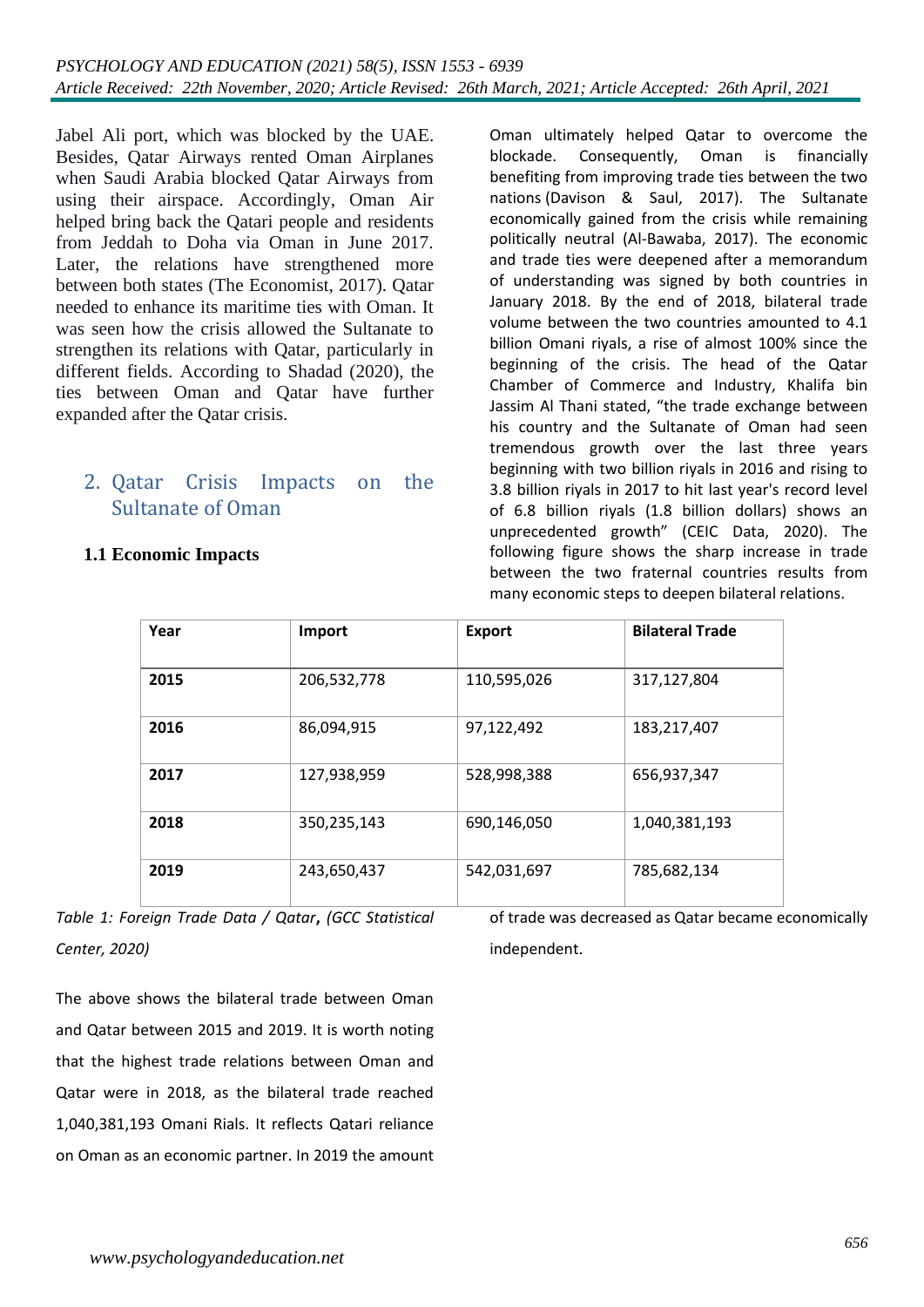| Foreign Trade Data 2019:              |                          |                |  |  |  |  |
|---------------------------------------|--------------------------|----------------|--|--|--|--|
| <b>Source: Qatar</b>                  |                          |                |  |  |  |  |
|                                       | <b>Qatari Rial Value</b> | US\$           |  |  |  |  |
| <b>Total Export</b>                   | 2,004,684,169            | 550,737,409    |  |  |  |  |
| <b>Qatar National Exports to Oman</b> | 871,795,168              | 239,504,167    |  |  |  |  |
| Goods re-exported from Qatar to Oman  | 1,132,889,001            | 311,233,242    |  |  |  |  |
| Qatar import from Oman                | 3,624,390,851            | 995,711,772    |  |  |  |  |
| The volume of trade exchange          | 5,629,075,020            | 1,546,449,181  |  |  |  |  |
| Trade balance                         | $-(1,619,706,682)$       | -(444,974,363) |  |  |  |  |

*Table 2: Foreign Trade Data / Qatar***,** *(GCC Statistical* 

*Center, 2020)*

| <b>Foreign Trade Data 2019</b><br><b>Source: Sultanate of Oman</b> |             |               |  |  |  |  |
|--------------------------------------------------------------------|-------------|---------------|--|--|--|--|
|                                                                    |             |               |  |  |  |  |
| <b>Total Export</b>                                                | 542,031,697 | 1,409,705,324 |  |  |  |  |
| Omani national exports to Qatar                                    | 216,854,591 | 563,991,134   |  |  |  |  |
| Goods re-exported from Oman to Qatar                               | 325,177,106 | 845,714,190   |  |  |  |  |
| Oman's imports from Qatar                                          | 243,650,437 | 633,681,241   |  |  |  |  |
| The volume of trade exchange                                       | 785,682,134 | 2,043,386,564 |  |  |  |  |
| Trade balance                                                      | 298,381,260 | 776,024,083   |  |  |  |  |

*Table 3: Foreign Trade Data / Sultanate of Oman.* 

*(GCC Statistical Center, 2020)*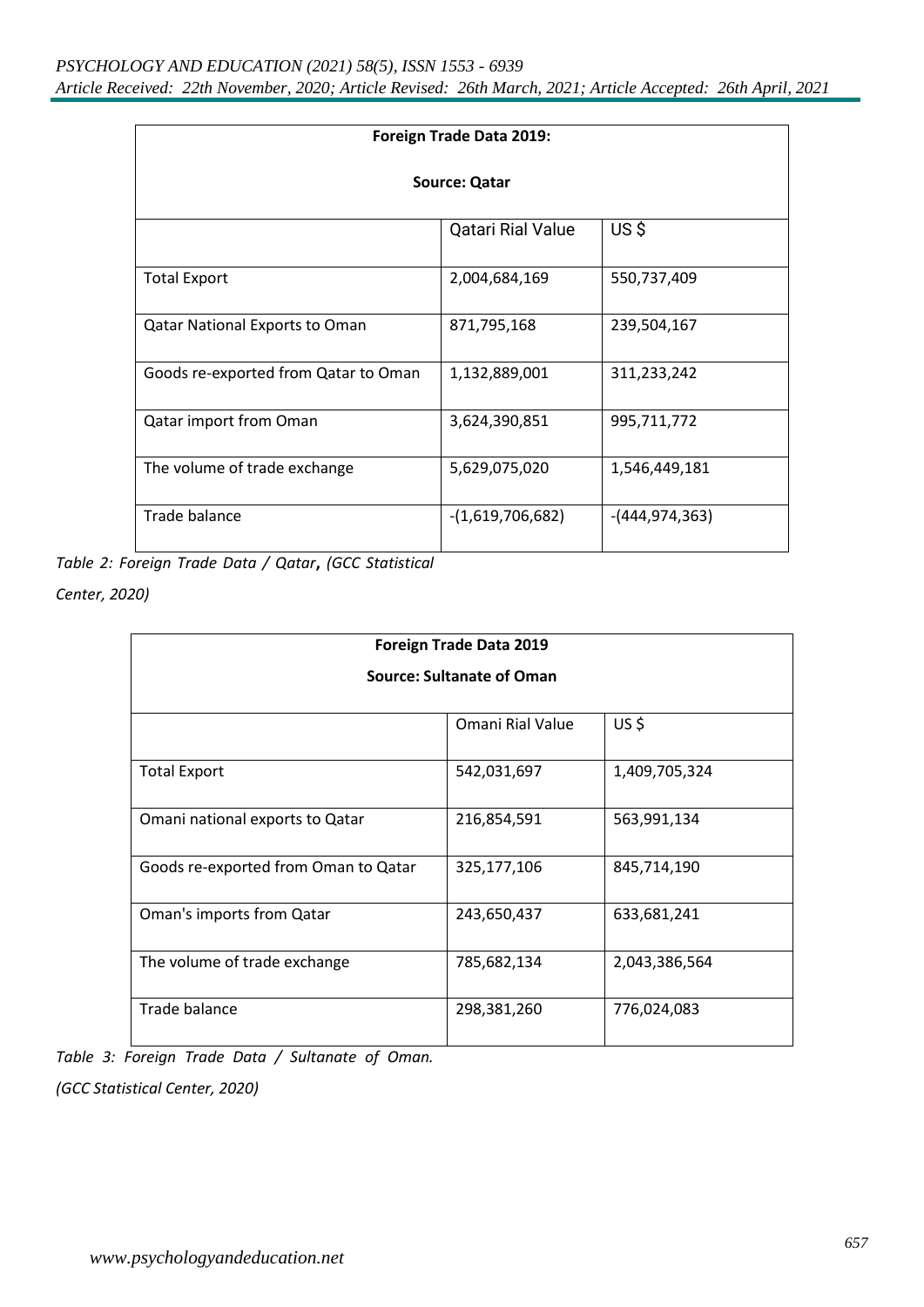| Year | Import                                                    |                    | Export                                          |             |
|------|-----------------------------------------------------------|--------------------|-------------------------------------------------|-------------|
|      | is in<br><b>The</b><br>value<br><b>Million Omani Rial</b> | <b>Growth Rate</b> | value is in<br>The<br><b>Million Omani Rial</b> | Growth rate |
| 2013 | 400.37                                                    | 410%               | 122.36                                          | 91.7%       |
| 2014 | 169.87                                                    | $-57.6%$           | 122.19                                          | $-0.13%$    |
| 2015 | 206.53                                                    | 21.6%              | 110.59                                          | $-9.5%$     |
| 2016 | 86.1                                                      | $-58.6%$           | 93.23                                           | $-15.7%$    |
| 2017 | 128                                                       | 48.7%              | 549.3                                           | 489.4%      |

*Table 4: (General Administration of Customs - March, 2018). Trade Exchanges between the Sultanates of Oman and the State of Qatar,* 

Table 4 shows the trade exchange between Oman and Qatar between 2013 and 2017. The import growth rate in 2016 was -58.6%, while, in 2017, it jumped and touched at 48.7%. While the export growth rate in 2016 was -15.7% but in 2017, it increased sharply to reach 484.9%. This proves that the trade exchange between Oman and Qatar has been more robust during the Qatar crisis.

The Chairman of the Qatar Chamber said that the number of Qatari Omani joint ventures operating in the Qatari market reached over 350 companies operating in various sectors, including telecommunications, energy, industry, and others. The majority of Qatari investments in the Sultanate are divided into shares, alliances, and partnerships. In 2017, Qatar hosted the Omani Industries and Products Exhibition "OPEX" and the Oman exhibition of Omani SMEs. A delegation of more than 120 Qatari businesspeople visited the Sultanate during the first months of the blockade to review the cooperation stages between the two countries. This visit played a significant role in strengthening the relations between companies in both countries and achieved unprecedented success and witnessed the signing of a great deal of necessary cooperation (Al-Sharq Newspaper, 2018).

Most of the Omani goods replaced their Saudi and Emirates counterparts on Doha-scattered shopping center shelves, and new Qatari investments poured into the Sultanate's market in exchange. In December 2018, Qatar's public company, Hasad, announced 20% of investment projects in Oman's fish sector. Hasad has invested an estimated \$138 million in the Sultanate. Hasad acquired a third of the capital of the firm "Al-Safa Food," which is considered to be the Sultanate's most integrated poultry project, with a production volume reaching about 44 million birds per year. In return, Qatar provided Omani investors with attractive opportunities, similar to the privileges and benefits that Qataris enjoy. Thus, Doha welcomed several Omani companies that showed a willingness to operate in Qatari (Shaker, 2018).

Figure 5 shows that the number of Qatari transactions approved in Oman in June 2017 was 17.6 million Omani Rials, while in July 2017, it jumped sharply to reach 232.2 million Omani Riyals.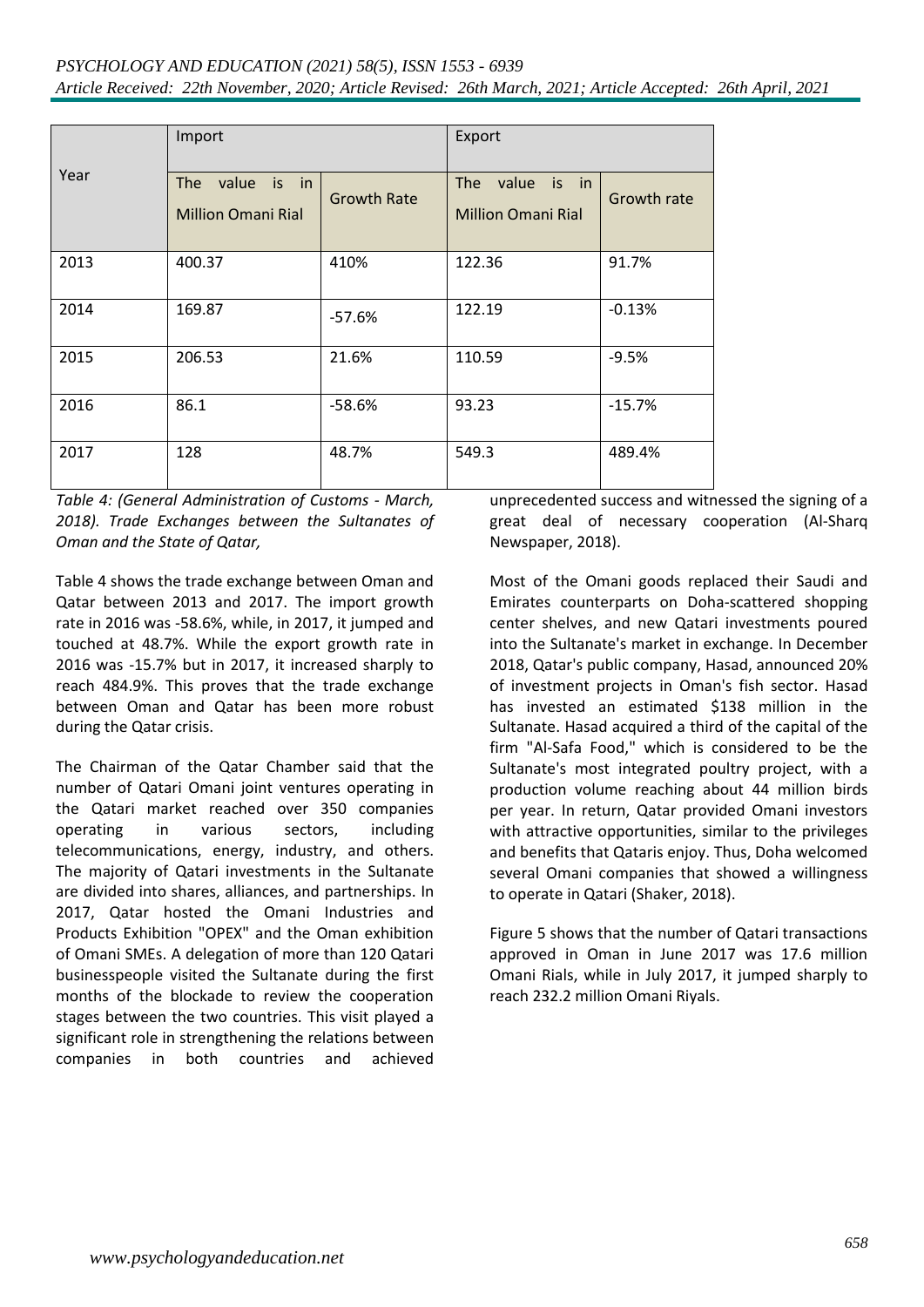

Figure 5: *Amounts of Qatar Transactions Approved in Oman (Oman Chamber of Commerce and Industry, 2017)*

# **3.2 Logistics**

**Airlines:** Oman Air and Qatar Airways announced a code-share agreement allowing Oman Air customers to book flights to Doha from 42 departure points (Dan, 2017) within its network. Oman Air CEO Wayne Pearce said: "We are pleased to join Qatar Airways in offering our customers even greater flexibility, value, and convenience. This code-share will promote travel throughout the Gulf region and effectively expand the Oman Air" (Arab News, 2020). Akbar Al-Baker, the CEO of Qatar Airways, stated, "Qatar Airways is pleased to sign a partnership agreement with Oman Air to offer passengers comprehensive options and flexibility when preparing their travel schedules (Nonstop, 2017). As a result, flights between the two countries are on the rise. While citing increased passenger demand, Qatar Airways has opened a new route to Sohar city in Oman during the summer of 2017, bringing the total number of weekly flights between Doha and Oman to 59 (Dehbi, 2018). Oman Air laid select flights to help stranded Qataris reach their homes as other Gulf countries maintained their ground, sea, and air embargo on Qatar. During Qatar's blockade, Muscat airport saw an increase in air traffic as Oman allowed to bridge the gap between Doha and the other Gulf States. Qatar Airways was forced to cancel flights to Saudi Arabia, the UAE, Bahrain, and Egypt. Thus, Oman Air sent chartered flights to pick up the Qataris stuck in the blockading. Oman Air also arranged three additional charter flights on the Muscat-Jeddah-Muscat for Qatar Airways (Oman Air (2017).



Figure 6: *Oman Air Annual Revenue (Oman Air Website, 2107).*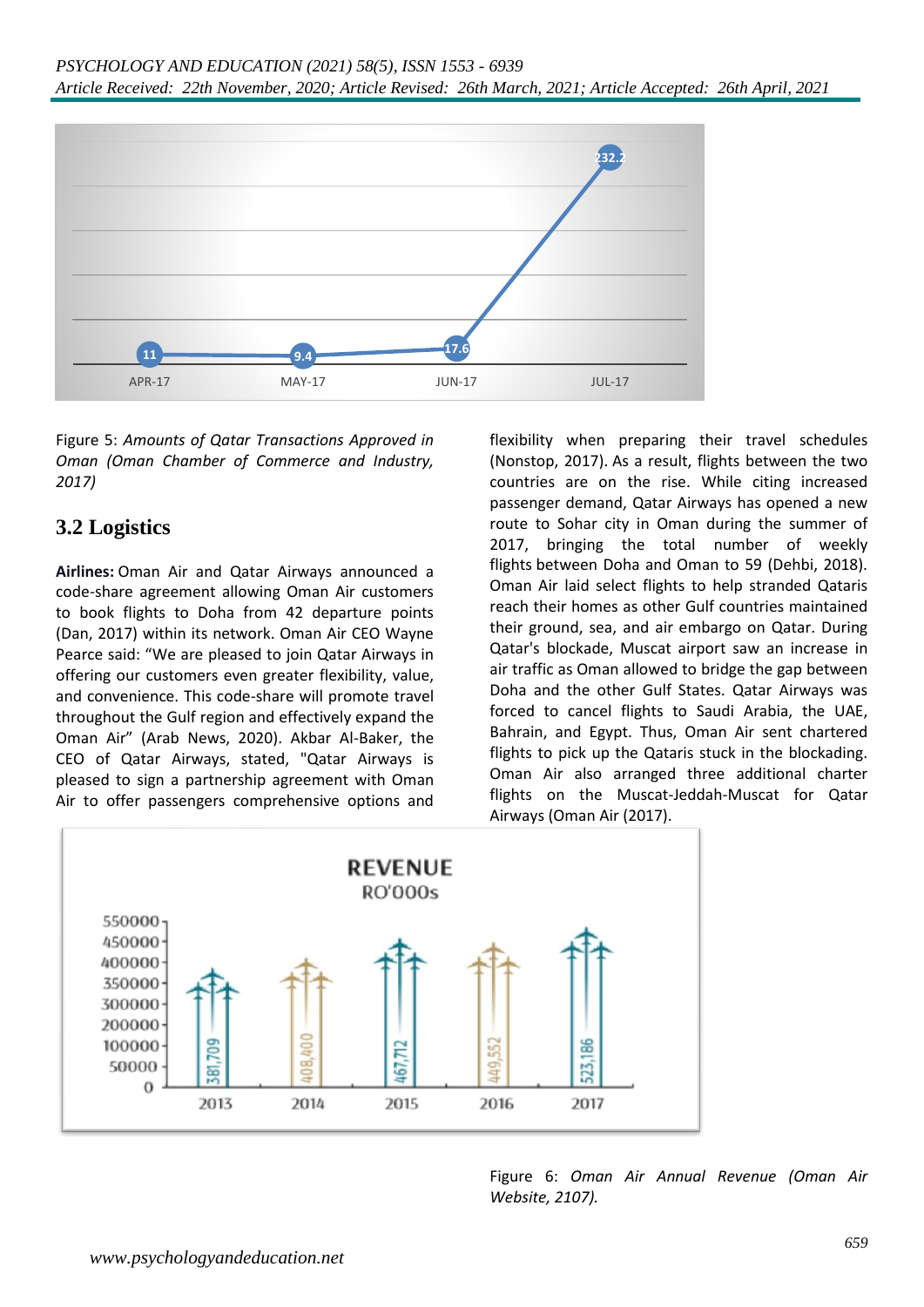Figure 6 shows that Oman Air's annual revenue increased by RO 73.634 million or 16% over the previous years. It can be seen that it jumped and reached RO 523.186 million, while in the past four years, there was only a slight increase in revenue.

**Port Sector:** Oman is located at the Arabian Gulf entrance and overlooks the Strait of Hormuz, where there is discord outside the Strait. On the Western and Southern coasts are Bahrain, Saudi Arabia, and the UAE, the blockading countries of their neighbor Qatar. However, Oman has remained out of the controversy and supported Qatar to overcome the blockade. It quietly benefits from the crisis (The Economist, 2017). Cargo for Qatar was usually delivered to the UAE ports and loaded onto smaller vessels afterward. However, during the crisis, Qatar Ports run direct services to Sohar and Salalah ports in Oman (Qatar Ports Management Company, 2017). A spokesman for Sohar Port said, "Any route changes, or customs procedures, or border blockages, for whatever reason, could lead to unexpected changes in the patterns of transport. Such adjustments can prove beneficial for some ports, or even some nations, while they will not prove beneficial for others" (Khalifa, 2020).

The growth rate in the logistics sector in Oman reached 7.2% by the end of 2018, and the contribution of logistics services to GDP reached 3.8%, while the number of Omani workers in the logistics sector increased to 13,066 (Al-Kalbani, 2019). The authorities set a performance indicator for clearing goods at seaports so that they do not exceed 10 hours, and the Sohar Port achieved a rate of 6 hours to clear goods. This indicator aligns with international standards. The advance clearance of the goods contributed to the increase in the percentage of goods cleared before the ship arrived in a distinctive form from 1% to 14% within just eight months (Plecher, 2020). The annual report tracked an improvement in Omani ports' performance metrics for 2018. The number of ships arriving at the Sultanate rose from 7774 in 2017 to 8096 in 2018, with a 4.1% rise. The amount of cargo handled rose by 15.5%, and the amount of the increase in liquid substances covered by 10.1%. Besides, the number of visitors arriving from 353096 in 2017 increased to 356149 in 2018, i.e., the number of visitors rose by 0.9%

(Al-Kalbani, 2019). Accordingly, the Sultanate of Oman made significant progress in the 2018 AD Logistical Performance Index after being ranked 43rd. This improvement is a direct translation of the efforts made to achieve and enable strategic initiatives while continuing to move the logistics sector towards the Sultanate's achievement.

Cooperation between the Hamed port and Sohar port during the Qatar crisis was best, especially in the clearance of containers, both inbound and outbound, allowing the vessels to come from Qatar without delay. Muscat Containers Company in Sohar port increased its operational efficiency and used more equipment and machinery at maximum capacity and increased professional employees' numbers to cover the shortfall during the crisis (Al-Balushi & Hamed). The company also simplified and reduced charges for transit containers. In general, containers handling between Oman and Qatar have improved, with more hope that there will be more cooperation.

**Duqum Economic Zone:** Port of Duqum's administration in Oman reviewed a range of investment opportunities to offer Qatari investors. The Port provides a strategic location that facilitates access to numerous destinations around the world. The Port has capabilities of an industrial and economic zone and competitive advantages for project growth infrastructure. The Director-General of Commercial Support for the Port confirmed that it would provide Qatari businesspeople with investment opportunities (Hijazi, 2019). The Commercial Manager of the Port stated that the Port includes commercial, logistical, and residential areas, backed by an international airport. The Port has investment advantages of a thirty-year revolving tax exemption, free-hold ownership for foreigners, an exemption from minimum capital requirements, no currency limits, freedom to import, and simple customs and administrative procedures (Al Kalbani, 2019).

A project announced in November 2017 falls under the name of "Karwa Motors Company" in a strategic alliance between "Qatar Transportation," the national transportation firm in the State of Qatar, where it controls (70% of the company's shares) and the Omani Investment Fund, a sovereign fund in the Sultanate that controls (30% of the shares) (Al-Shukaili, 2020). The two parties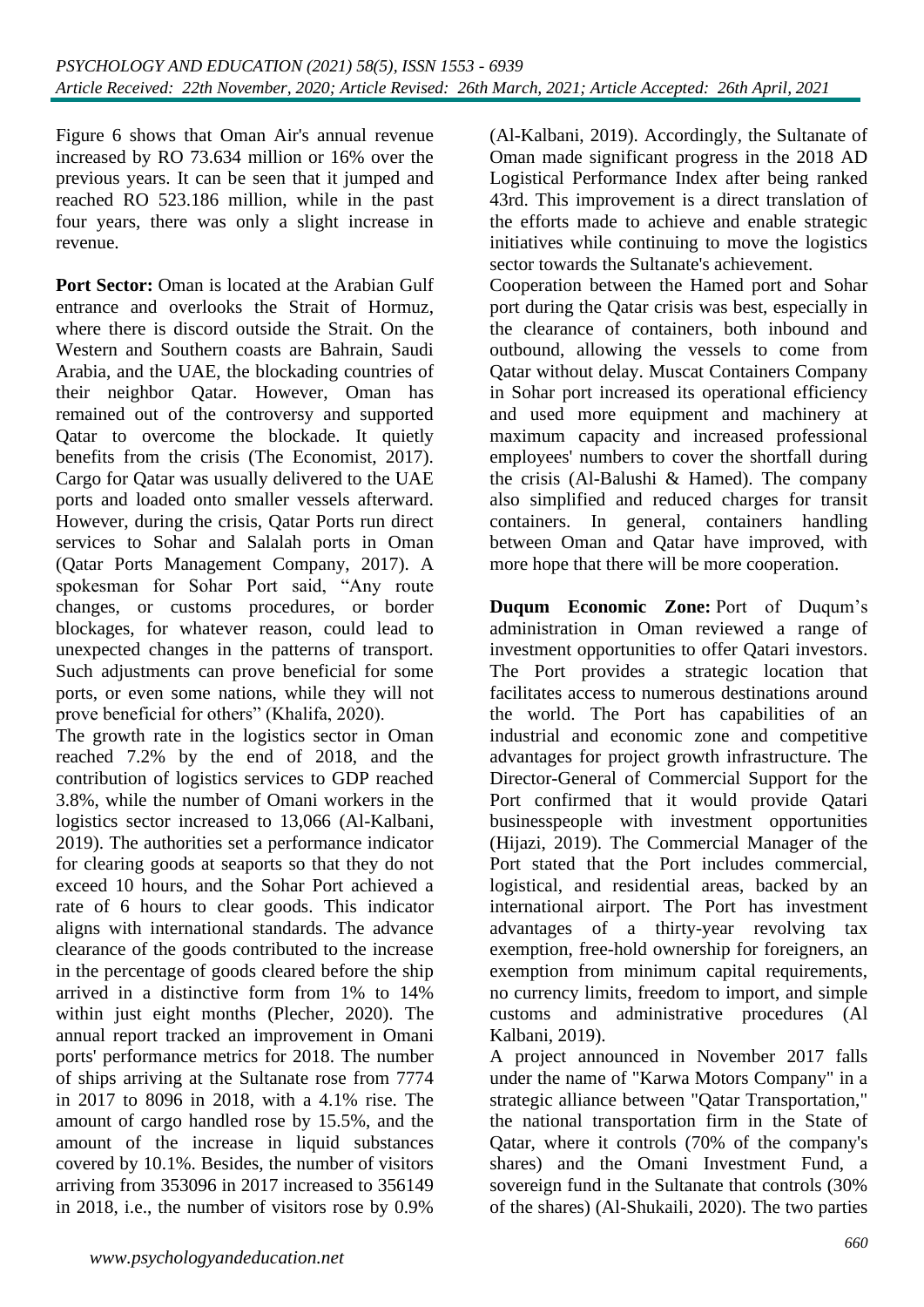are investing about \$90 million in the first step of the project, distinguished by its potential to become, in the long term, an essential hub for the bus industry in Duqm. It is worth remembering that the production capacity initially planned for the plant is the annual production of "1000" buses, which is expected to exceed "3000" buses at the height of production, with the factory's maximum capacity, after the factory's incremental expansion as per of the consumer demands for its goods. The factory is designed to build civilian and school buses designed to meet local and national business needs. In the first step, the project is also expected to hire 200 staff and contractors, a number that is likely to increase as the project expands in addition to jobs in engineering testing departments, spare parts manufacturing, design, and international marketing (Al-Balushi & Al-Shirawi, 2020).

# **3.3. Other Impacts**

### **3.3.1 Military Impacts**

The Omani Ministry of Defense held formal talks between the Minister of State for Defense in Qatar, Khalid bin Muhammad Al-Attiyah, and the Minister for Defense in the Sultanate of Oman, Badr bin Saud bin Hareb Al Busaidi, during which a memorandum of cooperation between the two parties was signed on the conditions of service of Omani officers and individuals assigned to Qatar. According to the Omani News Agency, the current fields of military cooperation were checked during the session at the "Beit Al-Falaj" camp, and opinions were exchanged on issues of mutual concern "in the context of the shared interest of the two countries" (Yousif, 2019). A Memorandum of Understanding was signed between the Government of Oman, represented by the Ministry of Defense, and the Government of Qatar, represented by the Ministry of Defense. This Memorandum provides a basis for cooperation between the Ministries of Defense in both countries (Cordesman, 2018).

During Al-Attiyah's unannounced visit to Omani capital, Muscat, in September 2019, and his Omani counterpart Bader bin Saud bin Hareb AlBusaidi discussed enhancing military cooperation between the two countries. Al-Attiyah and Al-Busaidi met at the Beit Al-Falaj camp and, according to a statement from the Qatari Ministry of Defense, analyzed the historical relations between the two countries' armed forces took place during the meeting. There was also a consideration of the military ties between the two sides and ways to strengthen them (The Penensula (2019).

### **3.3.2. Tourism Impact**

A delegation of representatives of the General Authority for Tourism in Qatar visited the Sultanate of Oman in 2017, during which they met with their counterparts from officials and representatives of the tourism sector in the Sultanate to improve bilateral cooperation between the two countries in the tourism industry (Arab Center for Research & Policy Studies, 2018). The Qatar Tourism Authority's delegation also had the opportunity to exchange views on the authority's current efforts to begin the next step of Qatar's national strategy for the tourism sector in 2030. Qatar and Oman have a long and distinguished history of cooperation. The Qatar Tourism Authority signed a memorandum of understanding with the Omani Ministry of Tourism in 2015, which provides a framework for more joint projects that benefit the tourism sector in both countries (Azween, 2017).

Both countries signed a memorandum of understanding to strengthen and develop bilateral cooperation in tourism and recognize the importance of the tourism sector as a significant element in promoting economic development through the cultural and social exchange from both sides (Wejhatt Online, 2015). The MoU aims to enhance the exchange of tourism, enable participation in various tourism activities, and coordinate efforts among competent authorities in both countries to facilitate travel procedures according to the laws and regulations in each state. The other agreement elements encourage tourism by the private sector to contribute effectively to the tourist growth process, organize marketing and promotional strategies, and promote tourist trips between the two countries.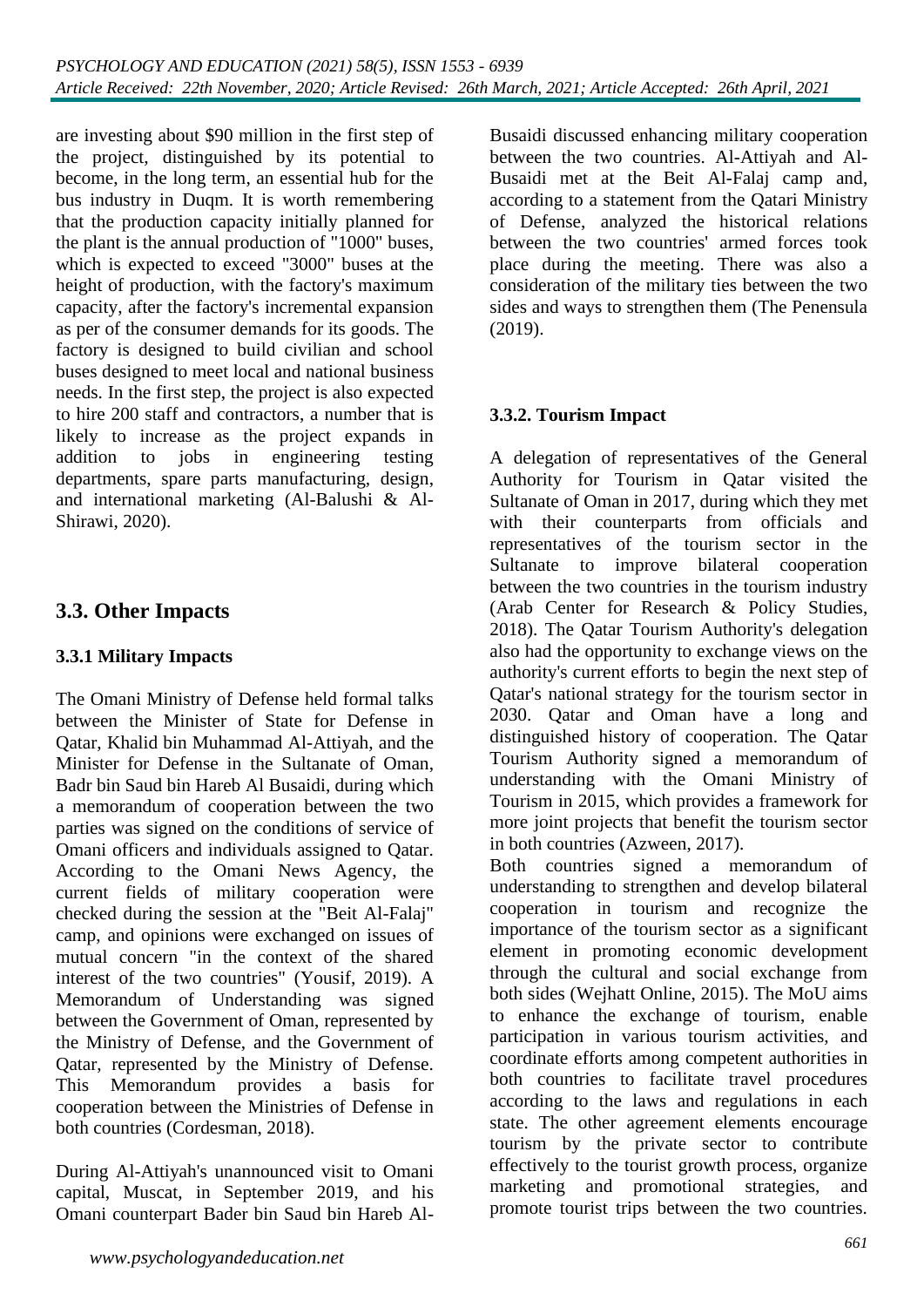The MoU also aims at exchanging visitor experiences and technical knowledge in the areas of training and education, exchanging visits between media professionals and journalists, and exchanging information related to efforts to preserve natural, cultural, and social tourism assets and cultural heritage. The MoU also provides for the establishment of a technical committee of specialists in both countries' tourism sector to develop an executive plan for tourism cooperation between the two countries and monitor the implementation of the Memorandum materials, provided that the committee holds annual meetings alternately in both countries.

In carrying out the Sultanate and Qatar's efforts to revitalize the tourism sector between the two countries, it was agreed to facilitate the exchange of tourism by issuing joint tourist entry visas based on a list approved by both sides (Qatar Government Communications Office, 2019). It will help a foreigner with a tourist visa issued by the State of Qatar enter the Sultanate without paying any fees. It will be valid for one month, and it can be used only once. If the Sultanate grants the visa, the visitor must fill in the form indicated for that reason with a stamp on his passport, enabling him to enter Qatar. Similarly, the existence of his visa granted by the State of Qatar and stamped on the foreigner's passport will allow him to come from Qatar and enter the Sultanate of Oman. This entry will be free provided, he comes from Qatar, and if the visa is issued from the Sultanate, it would mean a joint visa and the sum of 20 twenty riyals will be charged (Royal Oman Police, 2020)

### **3.3.3. Education Impact**

Following the Qatar crisis, the Sultanate of Oman and the State of Qatar signed a memorandum of understanding on improving and developing research, higher education, and technology cooperation (Al-Watan Newspaper, 2019). The Memorandum focused on Qatar and Oman's distinguished ties and their willingness to deepen and establish collaboration in science and higher education based on the principle of mutual interest and objectives. Under the MoU, the two parties promote cooperation in the exchange of experiences in science, expertise and modern technology, joint scientific study, exchange of visits between higher education officials, academic faculty members, lecturers, researchers, and students in higher education institutions. It including information exchange on higher education policies, researchers' preparation, joint organization of exhibits, conferences, and scientific meetings, as well as ensuring fair and efficient security of intellectual property rights in compliance with the laws of the parties and the international treaties to which Qatar or Oman is the party (Al-Sharq Newspaper, 2018).

The Omani Minister of Education, Madiha Al-Shaibania, and the Minister of Education and Higher Education, Muhammad Al-Hammadi, described Qatar's educational system as a leading and prosperous and is aligned with international standards and thus should be used at the regional level (Milton, 2018). Both ministers praised the Qatar Foundation's prominent role in science, mathematics, engineering, and technology in community development. This role is higher educational institutions and research sectors in financial, cultural, and development fields are known as the 'Stem Education,' which shows Qatar's outlook for the future and its education system up to date with the latest developments on the international scene. Al-Shaibania explained that her visit to Qatar was to trigger the terms of the agreement of the executive program between Qatar and Oman on educational and cultural cooperation. She confirmed that what the two countries require is the more sharing and enhancing experience in the field of education (Al-Watan Newspaper, 2018).

### **3.3.4. Diplomatic Impact**

Qatar and Oman have had a history of close mutual relations. These relations were especially established following the independence of the State of Qatar. The initial ambassador for Qatar to Oman was appointed in 1973. These relations are branded by 'stability and growth.' They are also made stronger through recurrent visits between leaders and senior officials from both countries (Al-Watan Newspaper, 2019). The State of Qatar has maintained close ties with the Sultanate of Oman. Since the independence of the State of Qatar, these ties have deepened in all aspects. Qatar and Oman's bilateral relations are characterized by peace and development crowned by visits between the two countries' leaders. This was followed by extensive visits to the Sultanate by senior officials to boost cooperation and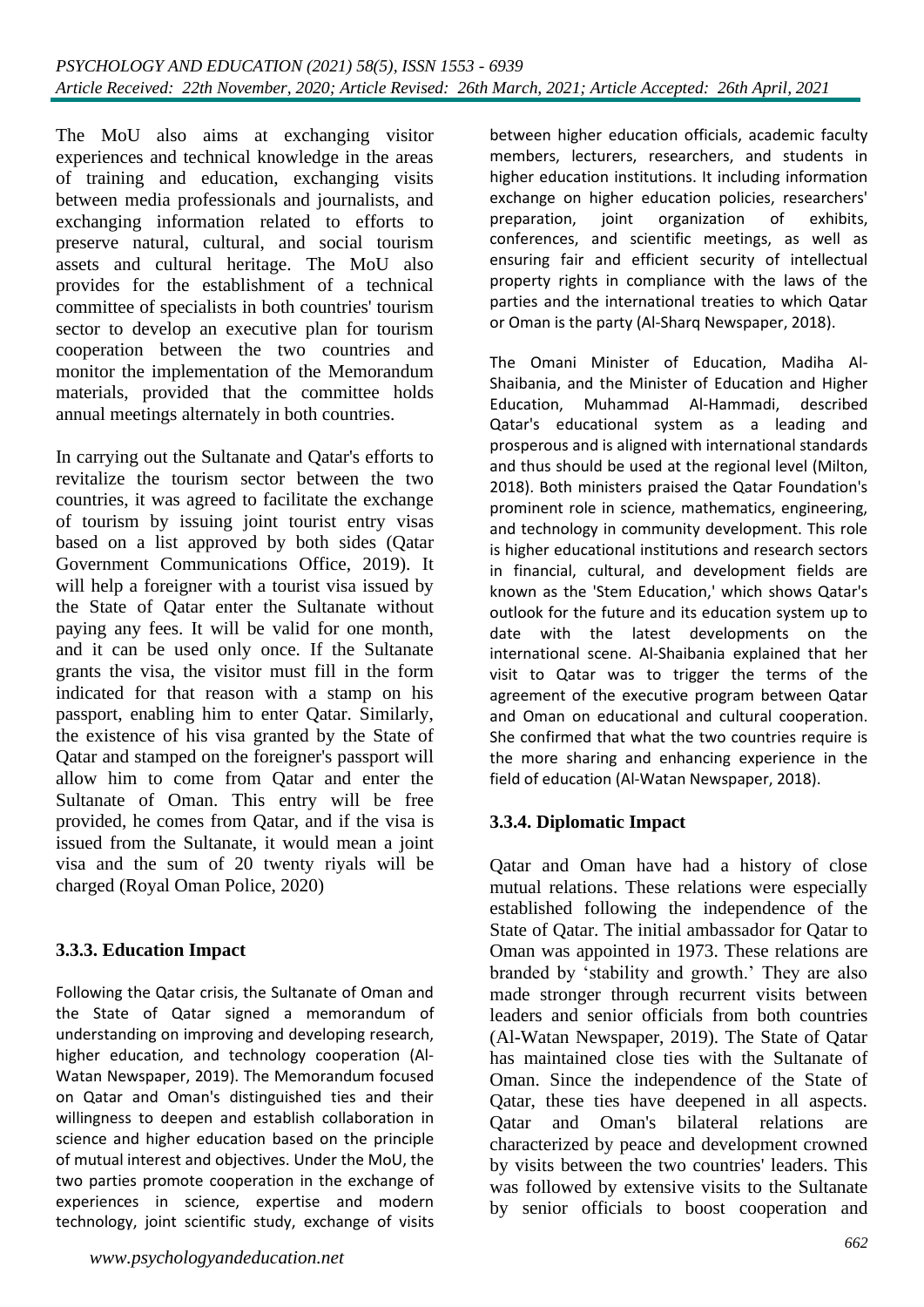strengthen fraternity bonds between the two countries. Perhaps the factors that led to the Doha-Muscat relation's strengthening are the natural resources, advanced technologies, and healthy economies enjoyed by both governments and their similar geographical positions (Baabood, 2017).

The Ambassador of Qatar to the Sultanate of Oman, Jassim Al-Thani, highlighted that the Omani-Qatari relations had had a history of being profound and robust. They built harmony in most aspects and have similar opinions on regional and international matters, which played a role in strengthening their relations (Onely & Al-Saadi, 2020). Muscat stayed at a neutral point politically through the Qatar crisis by not joining the blockade and not ending diplomatic relations with Doha. Instead, economically, it has reinforced collaboration with Qatar. Since Oman's political neutrality is from its historical and geographical context, Qatar's economic conciliation portrays its susceptible economic situation. Mahjoob Zweiri [stated,](https://www.aljazeera.com/news/2017/11/oman-stance-qatar-gulf-crisis-171125061013462.html) "Oman is trying to play this role of being in the middle, helping to maintain the status quo. It does not welcome any sudden change because it has hoped to maintain the region's geopolitics as it is, without any turbulence" (Partridge, 2018).

### **2. CONCLUSION**

This study has plenty of benefits. For example, it will increase the knowledge of Oman and Qatar's relevance trade and diplomacy relations. It will help identify if the Qatar crisis has developed the Omani-Qatari bilateral ties, especially in trade and economy. Moreover, it highlighted the Gulf Cooperation Council's inefficiency regarding the disagreements between the GCC members and the lack of proper mechanisms to resolve disputes. It underlines the absence of any GCC framework governing relationships among its member states. The main issue is trust absent in this council, where the countries are not trusting each other. The crisis encouraged Qatar to become more economically independent from Saudi Arabia and UAE, as Qatar depended on those states for almost 90% of its import. Thus, Qatar's economy became more diversified in export and import (Wright, 2020).

The research provided an overview of the Omani-Qatari relations and how the Qatar crisis has developed such ties between the two countries. Moreover, the researcher explained Qatar's impact on the Omani sectors such as economy, education, diplomatic, logistic, military, and tourism. It appears that the

Sultanate has been politically neutral in the crisis. Yet, it supported the State of Qatar in different aspects during the crisis and has benefited too. Oman has opened its sea/airports for Qatar's trade to become its transit point during the conflict period. Qatar crisis was a turning point to the Omani economy in general. From the researcher's point of view, the policies of Oman's investments should be re-appointed, where the rules and regulations for foreign investments should re-designed. However, there should be reasonable taxes and fees to increase the economy's cash flows by foreign investors. Otherwise, Oman is going to lose its opportunities to attract foreign investors to invest in the economy. The Sultanate should allocate trade and investment experts to guide and support foreign investors to choose the best projects that can be implemented in Oman and show them how they are going to spend their money on the industry.

Qatar crisis has developed Omani-Qatari relations, especially in the fields of trade and economy. Oman and Qatar have maintained strong ties even before the Qatar crisis. Still, during the crisis period, results show that Omani-Qatari relations have been developed positively, and the projects between both countries have expanded. In-depth, Oman has developed its trade and economic relations with Qatar from 2017 onward, which is what statistics showed. In one way, however, Oman did not exercise well with shifting mostly all the Qatari trade options to Oman. Unfortunately, the Omani economic system and regulations were not ready to deal with such remarkable opportunities.

It has been noticed that some external factors were set by a hidden agenda to deescalate the ongoing developed relations between Oman and Qatar. However, the two countries have developed relations rapidly through many fields and especially within trade and economy. It is worth noting that Oman has benefited a lot from this crisis, indirectly, and increased its investments and employment from 2017- 2020 through, for example, aviation and ports trade. The crisis has demonstrated the value of strengthening Omani-Qatari relations to both sides. The benefits of this become more apparent trends are likely to continue and improve. Omani-Qatari relation is not a recent relation; rather, this is related to one family and one blood between the Omani and Qatari people, which many things make them together.

### REFERENCES

Al Kalbani, Rahma (2019, Jun 12). *Sea Ports: An improvement in performance and efficiency in*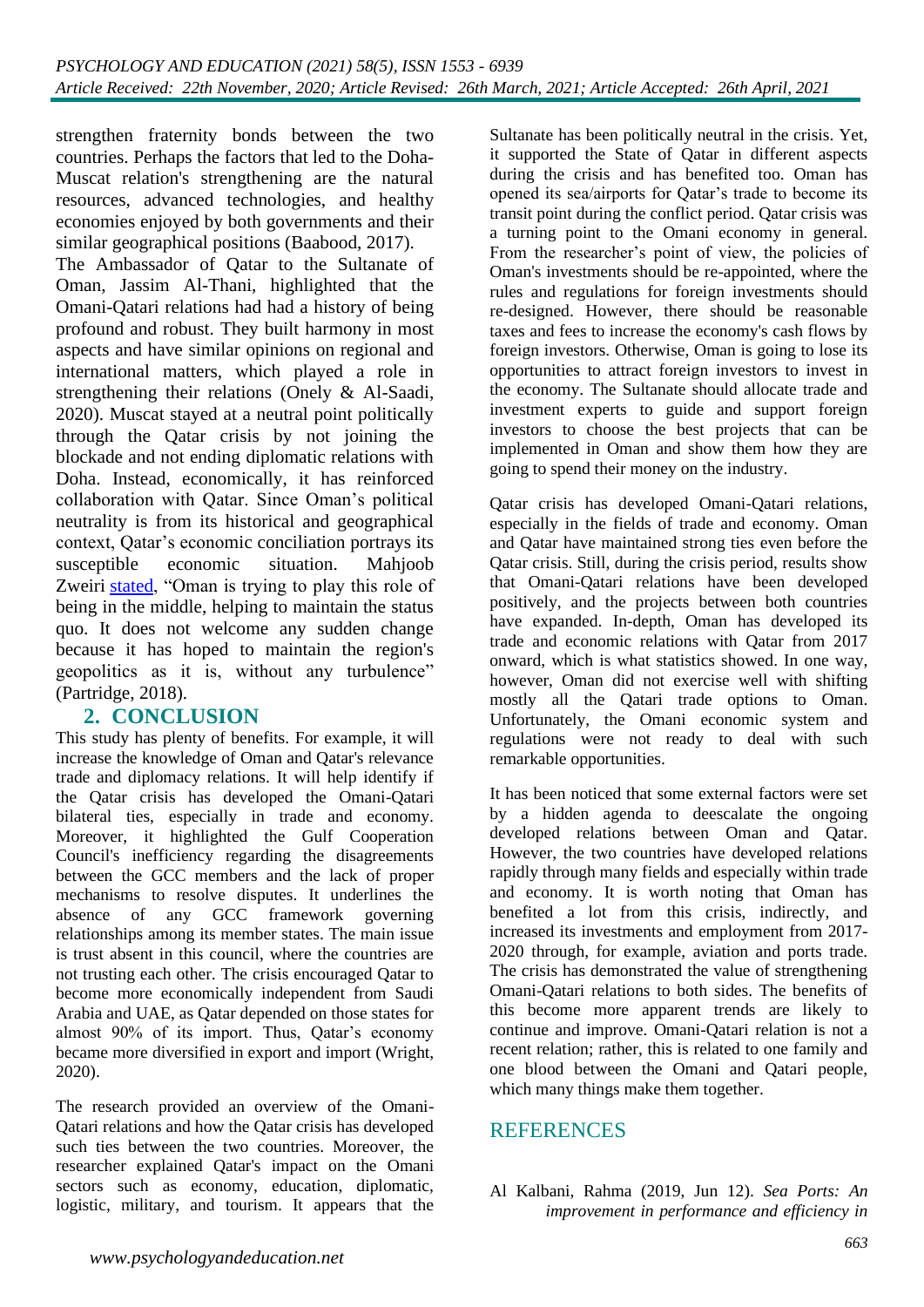*clearing goods.* Oman Daily Newspaper. Retrieved from  $\mathbb{R}$ <https://www.omandaily.om/?p=706473>

- Al-Am, Wafa. (2020). *Oman: Soft Diplomacy between Two Decades*. Retrieved from [http://www.almayadeen.net/articles/opinion/13](http://www.almayadeen.net/articles/opinion/1375304) [75304](http://www.almayadeen.net/articles/opinion/1375304)
- Al-Bawaba. (2017). *Oman, the Only Winner in Qatar Crisis*. Retrieved from [https://www.albawaba.com/business/oman](https://www.albawaba.com/business/oman-wins-qatar-crisis-1020650)[wins-qatar-crisis-1020650](https://www.albawaba.com/business/oman-wins-qatar-crisis-1020650)
- Al-Watan Newspaper (2018, Oct 22). *Discussing educational cooperation between Qatar and Oman*. Retrieved from http://www.alwatan.com
- Arab Center For Research & Policy Studies. (2018, Jun 4). *A year after the Gulf crisis: How did Qatar succeed in defeating the siege?.*  Retrieved from from [https://www.dohainstitute.org/ar/PoliticalStudi](https://www.dohainstitute.org/ar/PoliticalStudies/Pages/One-Year-On-Qatar-Beat-the-Blockade.aspx) [es/Pages/One-Year-On-Qatar-Beat-the-](https://www.dohainstitute.org/ar/PoliticalStudies/Pages/One-Year-On-Qatar-Beat-the-Blockade.aspx)[Blockade.aspx](https://www.dohainstitute.org/ar/PoliticalStudies/Pages/One-Year-On-Qatar-Beat-the-Blockade.aspx)
- Azween, M. (2017, Jul 20). *The escalation of economic cooperation between Qatar and Oman*. Al Jazeera Network. Retrieved from [https://www.aljazeera.net](https://www.aljazeera.net/)
- Baabood, A. (2017). *Oman and the Gulf Diplomatic Crisis. Foreign Policy Trends in the GCC States*. Retrieved from [https://www.oxgaps.org/files/commentary\\_-](https://www.oxgaps.org/files/commentary_-_baabood.pdf) [\\_baabood.pdf](https://www.oxgaps.org/files/commentary_-_baabood.pdf)
- CEIC Data. (2020) *Qatar Total Imports [1998-2020] [Data & Charts].* Retrieved from [https://www.ceicdata.com/en/indicator/qatar/to](https://www.ceicdata.com/en/indicator/qatar/total-imports) [tal-imports](https://www.ceicdata.com/en/indicator/qatar/total-imports)
- [Chughtai,](https://www.aljazeera.com/profile/alia-chughtai.html) A. (2018). *Understanding the blockade against Qatar*. Al Jazeera Network. Retrieved from [https://www.aljazeera.com/indepth/interactive/](https://www.aljazeera.com/indepth/interactive/2018/05/understanding-blockade-qatar-180530122209237.html) [2018/05/understanding-blockade-qatar-](https://www.aljazeera.com/indepth/interactive/2018/05/understanding-blockade-qatar-180530122209237.html)[180530122209237.html](https://www.aljazeera.com/indepth/interactive/2018/05/understanding-blockade-qatar-180530122209237.html)
- Cordesman, A. H. (2018). *Bahrain, Oman, Qatar, and the UAE: Challenges of security*. Routledge.
- Dan, N. (2017). *Qatar Crisis and Oman Air*. Retrieved from [https://www.youtube.com/watch?v=](https://www.youtube.com/watch?v=-emRvCX9jyU) [emRvCX9jyU](https://www.youtube.com/watch?v=-emRvCX9jyU)
- Davison, J, & Saul, J. (2017). *Shipping routes via Oman opened to give Qatar food lifeline*. Retrieved from from [https://www.reuters.com/article/uk-gulf-qatar](https://www.reuters.com/article/uk-gulf-qatar-ports-idUKKBN19312H)[ports-idUKKBN19312H](https://www.reuters.com/article/uk-gulf-qatar-ports-idUKKBN19312H)
- Foreign Trade Data / Qatar (2020), GCC Statistical Center, 2020). Retrived from <https://gccstat.org/en/>
- General Administration of Customs (March 2018). Trade Exchanges between the Sultanates of Oman and the State of Qatar. Retrieved from [\(https://www.customs.gov.om/dgcportal/web/d](https://www.customs.gov.om/dgcportal/web/dgc/home) [gc/home](https://www.customs.gov.om/dgcportal/web/dgc/home)
- Gulf Times Newspaper (2018. Dec 10). *Qatar succeeded at managing Gulf crisis, say experts.* Oatar. Retrieved from [https://www.gulf](https://www.gulf-times.com/story/615801/Qatar-succeeded-at-managing-Gulf-crisis-say-expert)[times.com/story/615801/Qatar-succeeded-at](https://www.gulf-times.com/story/615801/Qatar-succeeded-at-managing-Gulf-crisis-say-expert)[managing-Gulf-crisis-say-expert](https://www.gulf-times.com/story/615801/Qatar-succeeded-at-managing-Gulf-crisis-say-expert)
- Hijazi, A. (2019, May 27). *Records for the Qatari Ports*. Al-Watan Newspaper. Qatar. Retrieved from [http://www.al-watan.com/news](http://www.al-watan.com/news-details/id/189654)[details/id/189654](http://www.al-watan.com/news-details/id/189654)
- Milton S. (2018). *Impact of Conflict. In: Higher Education and Post-Conflict Recovery*. Palgrave Macmillan, Cham.
- [Nonstop, Dan](https://www.youtube.com/channel/UCrLe85KbtkqnnSnIVc-KLjA) (Oct 20, 2017). *QATAR CRISIS & OMAN AIR | Insights On Gulf Crisis From Ex-CEO Paul Gregorowitsch!* Retrieved from [https://www.youtube.com/watch?v=](https://www.youtube.com/watch?v=-emRvCX9jyU) [emRvCX9jyU](https://www.youtube.com/watch?v=-emRvCX9jyU)
- Oman Air (2017), Annual Report. Retrieved from [https://www.omanair.com/sites/default/files/co](https://www.omanair.com/sites/default/files/content/about_us/pdf/2017annualreport_eng.pdf) [ntent/about\\_us/pdf/2017annualreport\\_eng.pdf](https://www.omanair.com/sites/default/files/content/about_us/pdf/2017annualreport_eng.pdf)
- Oman Chamber of Commerce and Industry (2017). Amounts of Qatar Transactions Approved in Oman. Retrieved from <https://chamberoman.om/>
- [Partridge,](https://insidearabia.com/author/diana-partridge/) D. (2018). Why the Silence? Oman's Uncertain Posture on the Qatar Blockade. Inside Arabia. Retrieved from [https://insidearabia.com/why-the-silence](https://insidearabia.com/why-the-silence-omans-uncertain-posture-on-the-qatar-blockade/)[omans-uncertain-posture-on-the-qatar](https://insidearabia.com/why-the-silence-omans-uncertain-posture-on-the-qatar-blockade/)[blockade/](https://insidearabia.com/why-the-silence-omans-uncertain-posture-on-the-qatar-blockade/)
- [Plecher,](https://www.statista.com/aboutus/our-research-commitment) H. (2020, Mar 4). *Export of goods from Qatar*  2018. Retrieved from [https://www.statista.com/statistics/380015/exp](https://www.statista.com/statistics/380015/export-of-goods-to-qatar/) [ort-of-goods-to-qatar/](https://www.statista.com/statistics/380015/export-of-goods-to-qatar/)